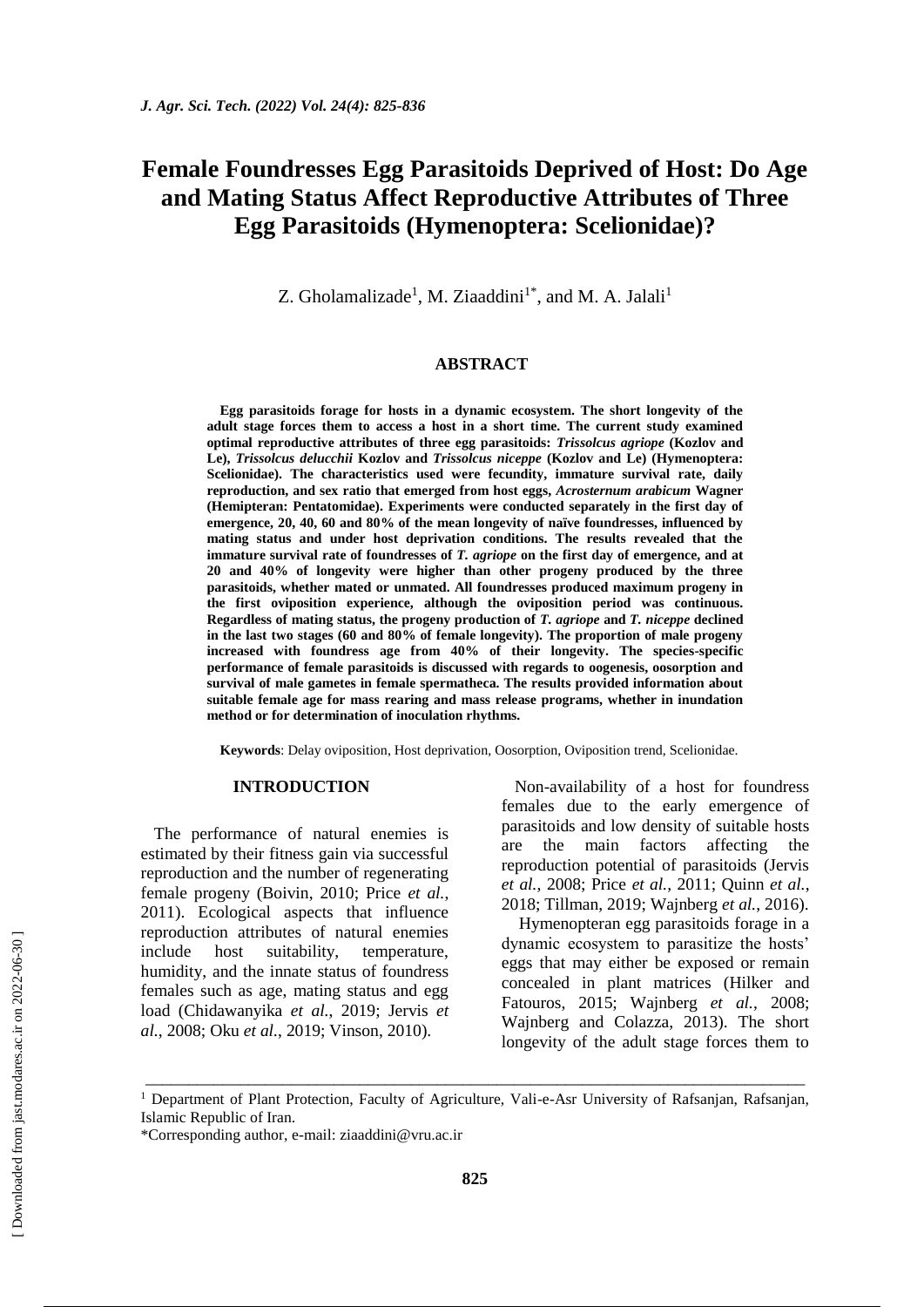access a host in a short time, so, access to a host for parasitoids that live in a complex ecosystem is an important aspect of fitness gain by optimal foragers (Bannerman *et al.*, 2011; Fischbein *et al.*, 2019; Henri *et al.*, 2012; Louâpre *et al.*, 2019; Romo and Tylianakis, 2013).

Among the two ovigeny sterategies (proovigeny and synovigeny) that exist in parasitoids, those with pro-ovigenic attributes have to oviposit in time considering their oosorption potential (Irvin and Hoddle, 2009; Jervis *et al.*, 2001). Host deprivation to parasitoids causes the death of mature eggs in their ovarioles, and this is reflected in egg load reduction (Asplen and Byrne, 2006; Leather, 2018). Hence, parasitoids not having this ovigeny strategy should have the ability to reach the host immediately after emergence. Another endogenous aspect affecting successful reproduction in parasitoids is the mating of foundress females (Li *et al.*, 1993; Shera and Karmakar, 2018).

Scelionid females produce a sex pheromone from the end of the pupa stage to two days after emergence (Schwartz and Gerling, 1974; Waage, 1982). Therefore, the males that emerged before them fertilize females immediately after female emergence and before females' dispersion (Gaudon *et al.*, 2018; Loch and Walter, 2002; Martel *et al.*, 2016; Wajnberg *et al.*, 2008). On mating, it is possible that mated foundresses save received spermatozoa in their spermatheca during their life span (Heimpel and de Boer, 2008). Haplodiploid wasps usually have the ability to determine their progeny sex; diploid females were produced from fertilized oocytes and haploid males developed from unfertilized oocytes (Harpur *et al.*, 2013; Heimpel and de Boer, 2008).

Challenges for the foundress female are the limited opportunity to mate and the short survival period of the spermatozoa in the spermatheca. This necessitates the foundress forager to orient quickly to its host, have an optimal number of regenerating female progeny (Chirault *et al.*, 2019; Gotoh and Furukawa, 2018; Orr and Brennan, 2015).

With the backdrop described above, we aimed to determine the effect of two endogenous factors of foragers (age and mating status) on the reproduction attributes of three egg parasitoids of the pistachio green stink bug, *Acrosternum arabicum* Wagner (Hem.: Pentatomidae), namely, *Trissolcus agriope* (Kozlov and Le, 1976), *T. delucchii* (Kozlov), 1968, and *T. niceppe*  (Kozlov) and Le, 1976, (Hym.: Seclionidae), which occurred in pistachio orchards in Rafsanjan, Kerman Province, Iran (Mohammadpour *et al.*, 2016). We also planned to determine the impact of mating status and delayed oviposition (or host deprivation conditions) on fecundity, immature survival rate, daily reproduction and sex ratio.

# **MATERIALS AND METHODS**

## **Insects**

Pistachio green stink bug, *A. arabicum* Wagner (Hemiptera: Pentatomidae) was used as a host for all experiments. *Acrosternum arabicum* colony was initiated from sample manually collected from pistachio orchards in Rafsanjan, southeastern Iran (30° 42' 2" N and 55° 53' 51" E). In the laboratory, the bugs reared in plastic boxes (20.0×30.0×10.0 cm) covered with mesh  $(0.5 \text{ mm}$  aperture) in a climatecontrolled room  $(27.0 \pm 1.0^{\circ}\text{C}, 60 \pm 10\% \text{ RH})$ and 16 L:8 D hours photoperiod). *A. arabicum* was reared on composite diet (the combination of the green beans (*Phaseolus vulgaris* L.), sunflower seeds (*Helianthus annuus* L.) and wild rue capsules (*Peganum harmala* L.)) as described by Pourkhatoon *et al*. (2016). The diet was changed twice a week and water was provided through a cotton wick. The bugs were provided with paper towel as an oviposition substrate. The eggs were collected daily and used for rearing parasitoids and for perpetuation of host culture. Also, some of egg masses were collected daily and stapled to the yellow cards  $(7.0\times7.0$  cm) as card traps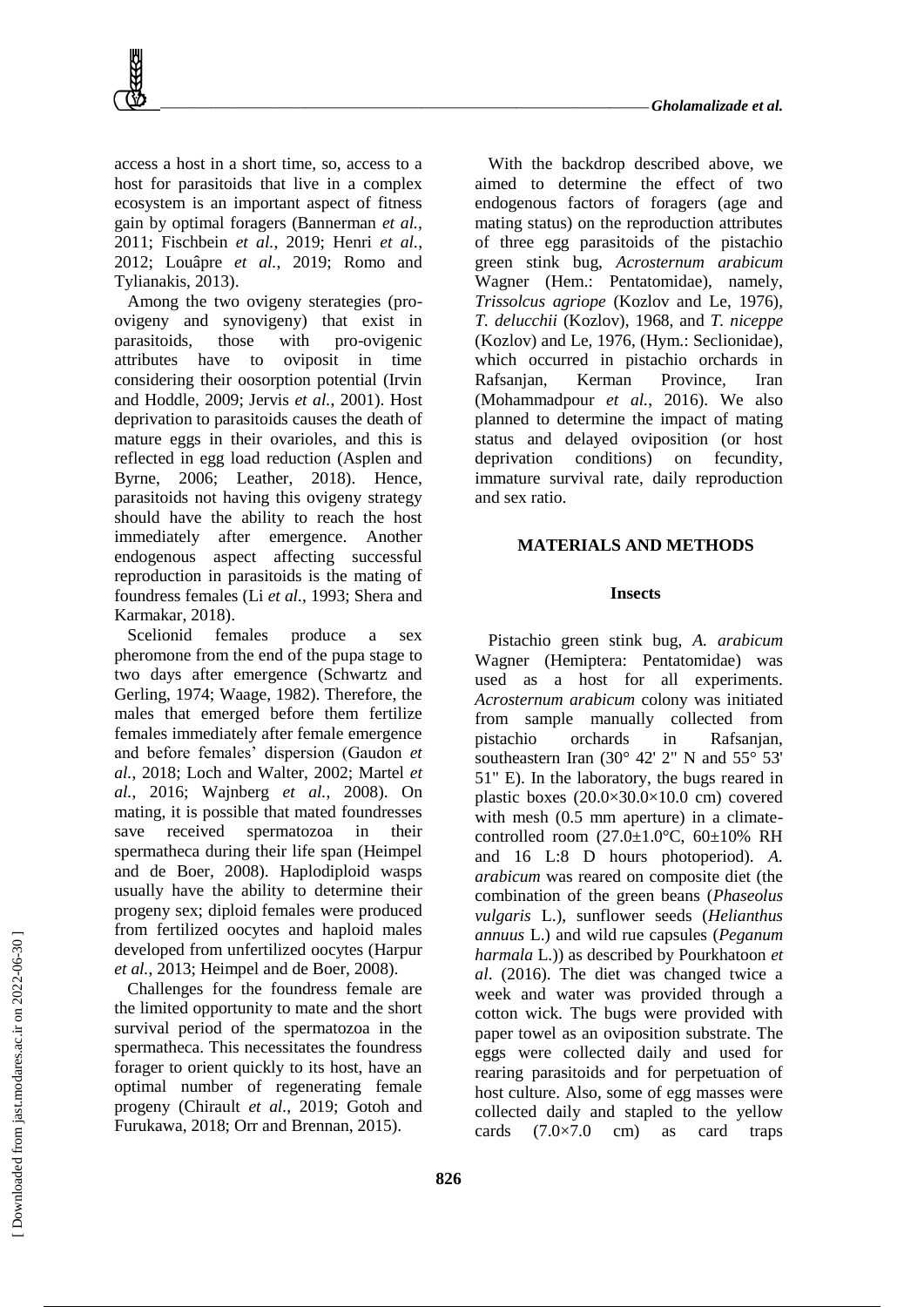(Mohammadpour *et al.*, 2016). The parasitoids, *T. agriope*, *T. delucchii* and *T. niceppe* were collected by sentinel egg masses (Card traps) placed in the abovementioned pistachio orchard. Card traps were collected every two days and parasitized eggs were held in an incubator (27.0±1.0°C, 65±5% RH, and 16 L:8 D hours photoperiod) until the parasitoid's emergence. The parasitoids were identified using systematic key (Mohammadpour *et al.*, 2016), confirmed by Prof. Norman Johnson and using voucher specimens deposited in the insect collection of the Department of Plant Protection, Faculty of Agriculture, Vali-e-Asr University of Rafsanjan.

For culturing, the parasitoids individuals were exposed on host eggs  $(80\pm10)$  eggs with < 24 hours old) housed in 15 mL tubes for 24 hours and were fed with diluted honey (10%). Parasitized hosts were incubated in controlled condition described above until adult emergence. The parasitoids emerging from F3–F5 generation were used for biological bioassays.

# **Longevity of Female Parasitoids**

Two groups of newly emerged females (mated and virgin) were selected from progeny produced by 10 separate foundresses of *T. agriope*, *T. delucchii* and *T. niceppe*. Experimental egg masses were prepared by fastening a group of 20 *A. arabicum* eggs (< 24 hours old) and then exposing them to each of these foundresses in a test tube (Falcon  $15 \text{ mL}$ ,  $120.0 \times 17.0$ mm). Parasitized patches were incubated in controlled conditions  $(27.0 \pm 1.0^{\circ} \text{C}, 65 \pm 5\%$ RH, and 16 L: 8 D hours photoperiod) and were observed daily until the wasps emerged.

Male and female parasitoids were paired for mating within 24 hours of adult emergence. The males that emerged one day prior to females (unpublished data) were removed from patches to prepare cohorts of virgin foundresses. From each tube, 5 females were selected, so, cohorts were provided with 25 mated females and 25 virgin females per species. The longevity of *T. agriope*, *T. delucchii* and *T. niceppe* females was recorded from eclosion to death.

### **Reproductive Attributes**

The effects of mating status and delay in oviposition (under host deprivation conditions) on the reproductive attributes of three egg parasitoids, namely, *T. agriope*, *T. delucchii* and *T. niceppe* were examined. The characteristics used to estimate were fecundity, immature survival rate, daily reproduction, and sex ratio that emerged from host eggs, *A. arabicum*. The experiments were conducted by separate assay in five stages of their longevity according to the biology of each species (first day of female emergence and 20, 40, 60, and 80% of the mean longevity of naïve foundresses). The parasitoids had no oviposition experience until the bioassays. Based on preliminary studies, the experiments were conducted in 1, 9, 18, 27, 36 days-old for *T. agriope*; 1, 6, 12, 18, 24 days-old for *T. delucchii*, and 1, 7, 14, 21, 28 days-old for *T. niceppe*. Replication ranging from 16–20 were maintained due to varying oviposition period of parasitoids. Mated and virgin females of *T. agriope*, *T. delucchii* and *T. niceppe* were selected randomly from offspring that were produced by 20–25 separate foundresses of each species. The foundresses were released on host patches as described in the previous section. Host patches with 120 eggs were offered for single female parasitoids in the first week to oviposit. Subsequently, the parasitoids were offered patches having 60 eggs on a daily basis until death. The parasitized hosts were separated daily and incubated in controlled conditions until adults emerged and were frozen at -20°C for 24 hours, numbered, and sexed. Immature mortality of the parasitoids was determined by unhatched host eggs with changes in color and distinctive scar on the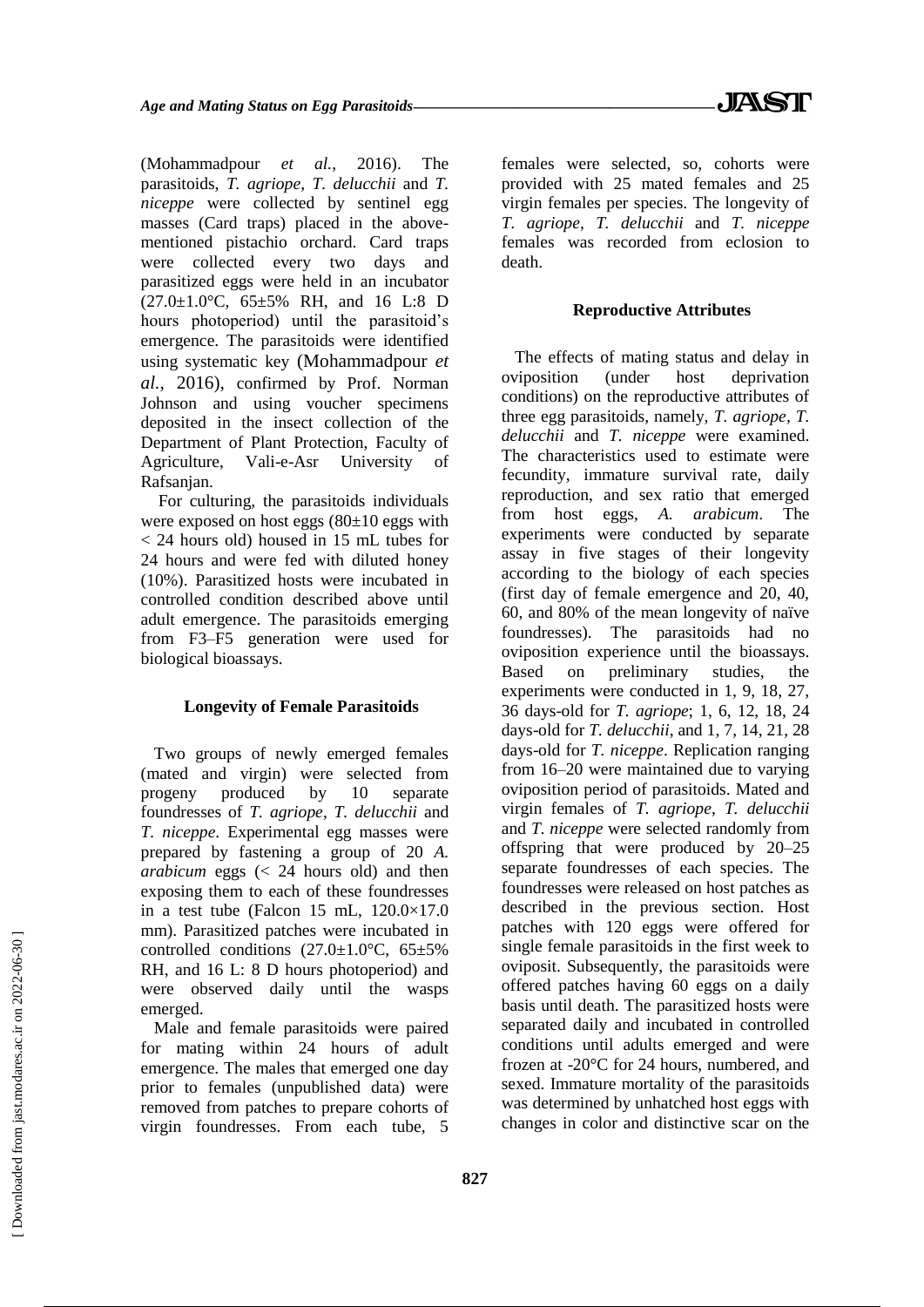

| <b>Species</b>       | Virgin foundress<br>$(Mean \pm SE)$ | Mated foundress<br>$(Mean \pm SE)$ | t-Test analyze<br>$(df=48)$ |
|----------------------|-------------------------------------|------------------------------------|-----------------------------|
| Trissolcus agriope   | $49.08 \pm 1.33$                    | $46.88 \pm 1.15$                   | $t=1.253$ , P= 0.216        |
| Trissolcus delucchii | $33.48 \pm 0.76$                    | $31.16 \pm 0.87$                   | $t = 2.010$ , $P = 0.050$   |
| Trissolcus niceppe   | $43.12 \pm 1.42$                    | $37.52 \pm 1.42$                   | $t = 2.720$ , $P = 0.009$   |
| Analysis details     | $F_{2,74} = 42.69$                  | $F_{2,74} = 43.66$                 |                             |
|                      | P < 0.0001                          | P < 0.0001                         |                             |

**Table 1**. Mean naïve female longevity (days±SE) of *Trissolcus agriope*, *Trissolcus niceppe* and *Trissolcus delucchii*, related to mating status.*<sup>a</sup>*

<sup>*a*</sup> Comparisons of longevity within mating status were made by GLM (Tukey) ( $\alpha$ = 0.05) and between mating status was made by t-test.

chorion. When the host egg color and scar on the chorion did not provide correct information, eggs were dissected to ensure parasitoid mortality.

#### **Statistical Analysis**

Data on fecundity was measured as the total number of hosts' eggs parasitized and number of progeny per day. Immature survival rate that was number of emerged parasitoids divided by total number of parasitized hosts. Sex ratio was the proportion of male progeny in total emerged wasps and female longevity. All data was analyzed using SAS 9.1.3 *via* the Generalized Linear Model (GLM) procedure. Tukey's range test was used to explore any differences between means of significant effects. Ryan-Joiner test were run before analysis for normality distribution by Minitab® software. The data not fitting a normal distribution were transformed to the normal scores for normalization. Biological attributes were compared between mated and virgin wasps by t-test and for unequal variances by Welch-test, using MedCalc software.

#### **RESULTS**

#### **Longevity of Female Parasitoids**

Results on naïve female longevity revealed that *T. agriope* had the longest (46-49 days) and *T. niceppe* had the shortest (37-43 days) longevity. Neither *T. agriope* nor *T. delucchii* exhibited significant difference between longevity of mated and virgin foundresses. Moreover, unmated foundresses of *T. niceppe* exhibited a higher longevity than mated ones (Table 1).

#### **Reproductive Attributes**

Total fecundity refers to the total number of host eggs parasitized and number of progeny per day. Regardless of mating status, the progeny production of *T. agriope* and *T. niceppe* declined in the last two stages (60 and 80% of female longevity). In respect to mated and unmated status, *T. agriope* fecundity declined from 207.19±3.41 and 203.81±8.89 on the first day of emergence, to 27.41±4.42 and  $14.25\pm2.59$  at 80% of their longevity (Mated: F<sub>4, 86</sub> = 318.28, P < 0.0001; Virgin: F<sub>4</sub>  $88 = 180.86$ , P< 0.0001). The means of fecundity on the first day for mated and unmated foundresses of *T. niceppe* were 212.65±7.53 and 212.18±10.92, respectively. These means declined at 80% longevity to 97.8  $\pm$ 6.39 and 71.00 $\pm$ 4.02 (F<sub>4, 90</sub> = 50.29, P< 0.0001 and  $F_{4, 90}$  = 49.16, P < 0.0001). Overall, the mated foundresses of *T. agriope* and *T. niceppe*, produced a greater number of progeny (Figure 1). Overall, the survival rate of immature stages for virgin foundresses of *T. delucchii* was less than that of those produced by mated ones, although this factor exhibited an age-dependent decline for both mated (F4,  $_{90}$  = 11.90, P< 0.0001) and unmated (F<sub>4, 90</sub>= 6.19, P< 0.0001) (Figure 2) foundresses. No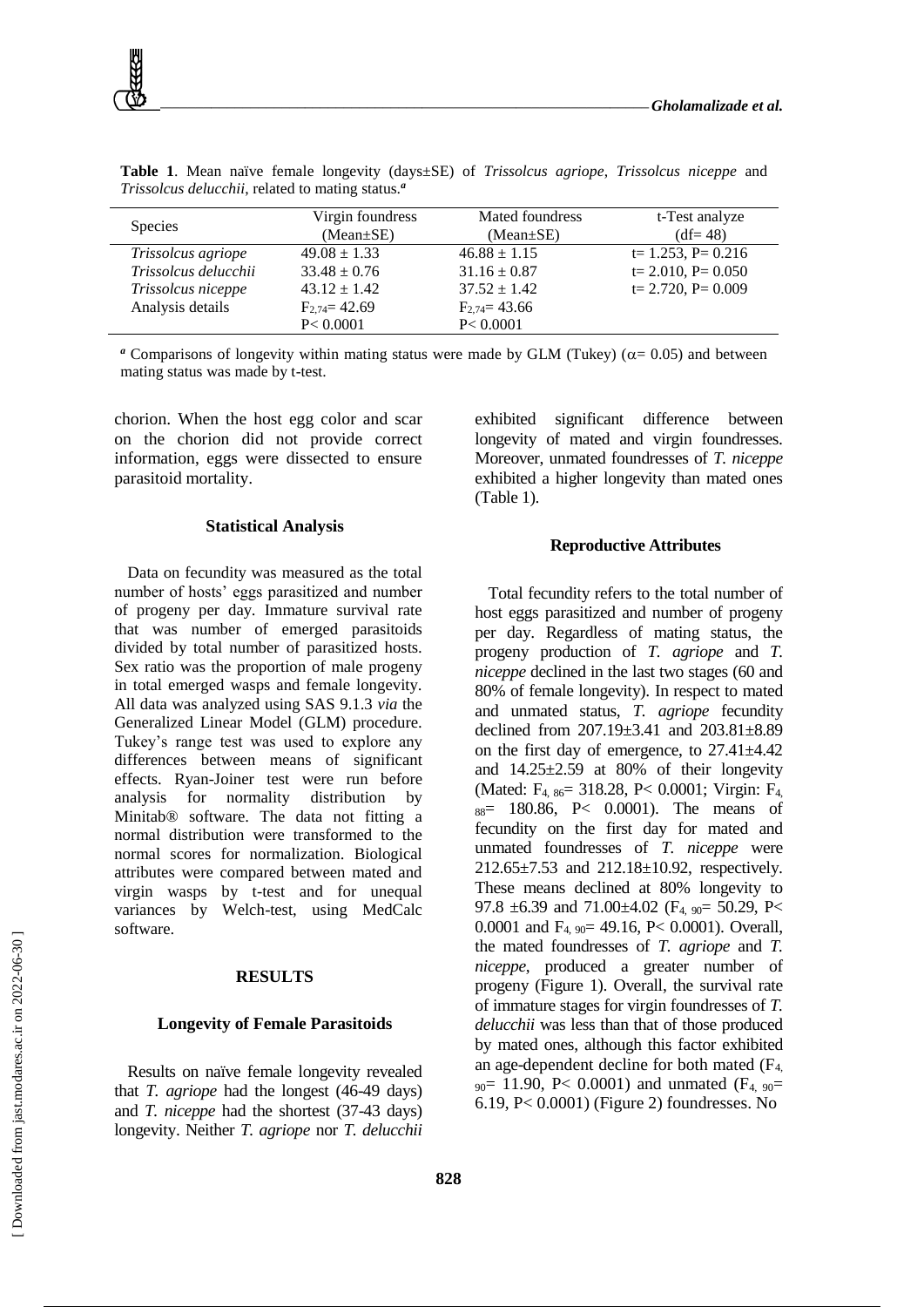

**Figure 1.** Fecundity of *Trissolcus agriope, Trissolcus niceppe* and *Trissolcus delucchii*, related to female age (different percent of their longevity) and mating status. Comparisons of fecundity were made by GLM (Tukey) ( $\alpha$  = 0.05) and comparisons of mating status in the given age were made by t-test stage ( $\alpha$  = 0.05).



**Figure 2.** Immature survival rate of *Trissolcus agriope*, *Trissolcus niceppe* and *Trissolcus delucchii* related to female age (different percent of their longevity) and mating status. Comparisons of fecundity were made by GLM (Tukey) ( $\alpha$  = 0.05) and comparisons of mating status in the given age were made by t-test or Welch-test t(d) stage (\* P< 0.05; \*\* P< 0.01, and \*\*\* P< 0.0001).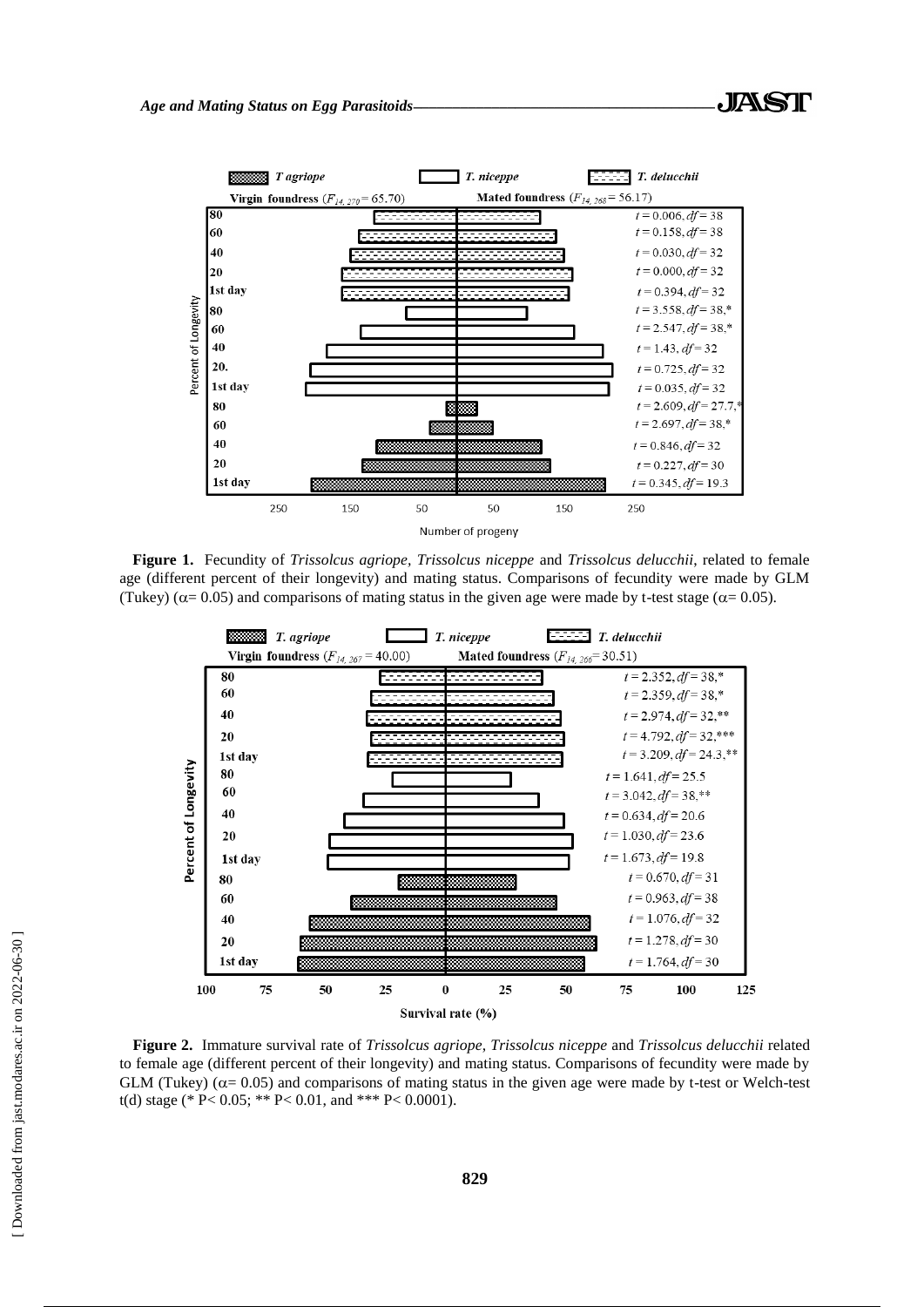significant difference in immature survival rate was observed between mated and unmated foundresses of *T. agriope* and *T. niceppe*, except at 20% longevity of *T. agriope* and 40% longevity of *T. niceppe.*  The immature progeny produced by mated ones survived longer than virgin-produced progeny. The comparison of species revealed that the immature survival rates of foundresses of *T. agriope* on the first day of emergence, and at 20 and 40% of longevity, were higher than those of other progeny produced by the three studied parasitoids, whether mated or unmated (Figure 2). Species-specific analysis revealed that the survival of immature stages of *T. niceppe* declined while longevity of the naïve increased (Mated: F4, 84= 24.65, P< 0.0001; Virgin: F4, 85= 29.80, P< 0.0001). While their mothers aged, the immature individuals of *T. niceppe* significantly declined (Mated: F4,  $_{90}$  = 37.57, P< 0.0001 and Virgin: F<sub>4, 90</sub>= 49.99, P< 0.0001). The proportion of male progeny increased with foundress age from 40% of their longevity for *T. agriope* (F4, 80= 9.37, P< 0.0001), *T. delucchii* (F4, 90= 47.79, P< 0.0001), and *T. niceppe*  $(F_{4, 90} = 3.75, P =$ 0.0074). Moreover, offspring sex ratio for *T. delucchi* was low in level, even at 60 and 80% of longevity (Figure 3). All foundresses

produced maximum progeny in the first oviposition experience, although oviposition period was continuous (Figure 4).

## **DISCUSSION**

This study revealed that species-specific reproduction of three scelionid egg parasitoids, namely, *T. agriope*, *T. delucchii*, and *T. niceppe* was influenced by mating status and host deprivation condition. Host deprivation led to the aging of naïve females affecting progeny production of all the three species tested, whether mated or unmated females. The highest reproduction rate (the number of egg progeny) of all females was observed in the first oviposition experience. The first event to define pro-ovigenic wasps was the emergence of adult females with high egg load, leading to better reproduction potential due to their matured oocytes (Jervis *et al.*, 2008). Clearly, parasitoid species that are pro-ovigeny have better attributes and are qualitatively better (Asplen and Byrne, 2006; Jervis *et al.*, 2001). The long-term oviposition period producing fewer progeny than the offered hosts on the first day  $(= 120$  host eggs), and the agility of female wasps to exploit a host patch (unpublished data), indicate that



**Figure 3.** Offspring sex ratio for egg parasitoids, *Trissolcus agriope, Trissolcus niceppe,* and *Trissolcus delucchii* depending on different percentages of their longevity. Comparisons were made by GLM (Tukey) ( $\alpha$  = 0.05) (F<sub>14, 262</sub> = 40.12, P < 0.0001).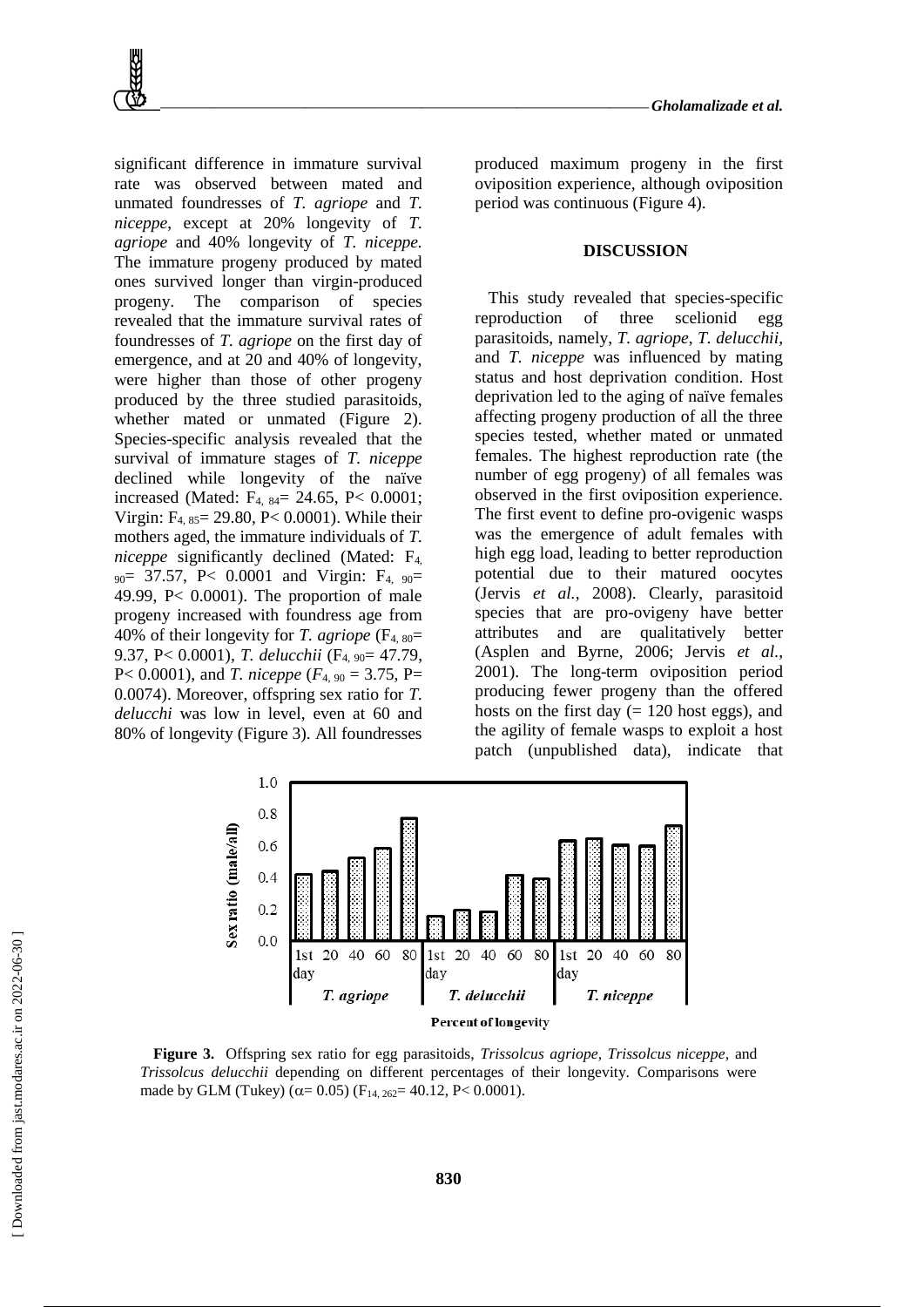

**Figure 4.** Oviposition trends of *Trissolcus agriope*, *Trissolcus delucchii* and *Trissolcus niceppe* females at five stages of their life (different percent of their longevity), depending on mating status [F (df: Total, model)]. Comparisons of fecundity were made by GLM (Tukey) (\*\*\*  $\alpha$  > 0.05).

oocyte maturation continued until the end of the oviposition period. Such reproduction pattern provides information about the synovigeny of species (Mark A Jervis *et al.*, 2001; Leather, 2018). However, based on the oviposition-induced oogenesis, a timedepended decline in the number of total progeny is predictable for parasitoids (Guo *et al.*, 2011; Kant *et al.*, 2013; Richard and Casas, 2009; Sabbatini Peverieri *et al.*, 2012). Although such decrease in reproduction did not occur for *T. delucchii* females, with the statistical difference, this result may be due to the very short-term longevity of naïve females that provides short intervals in biological bioassays (6 days), without an opportunity for difference exhibition (Pan *et al.*, 2017; Uçkan and Gülel, 2002). Fitness gain by low reproduction decline with aging could compensate for the short-term longevity of females. Therefore, with a conservative judgment, this species may survive in nature, such as other species rewarded with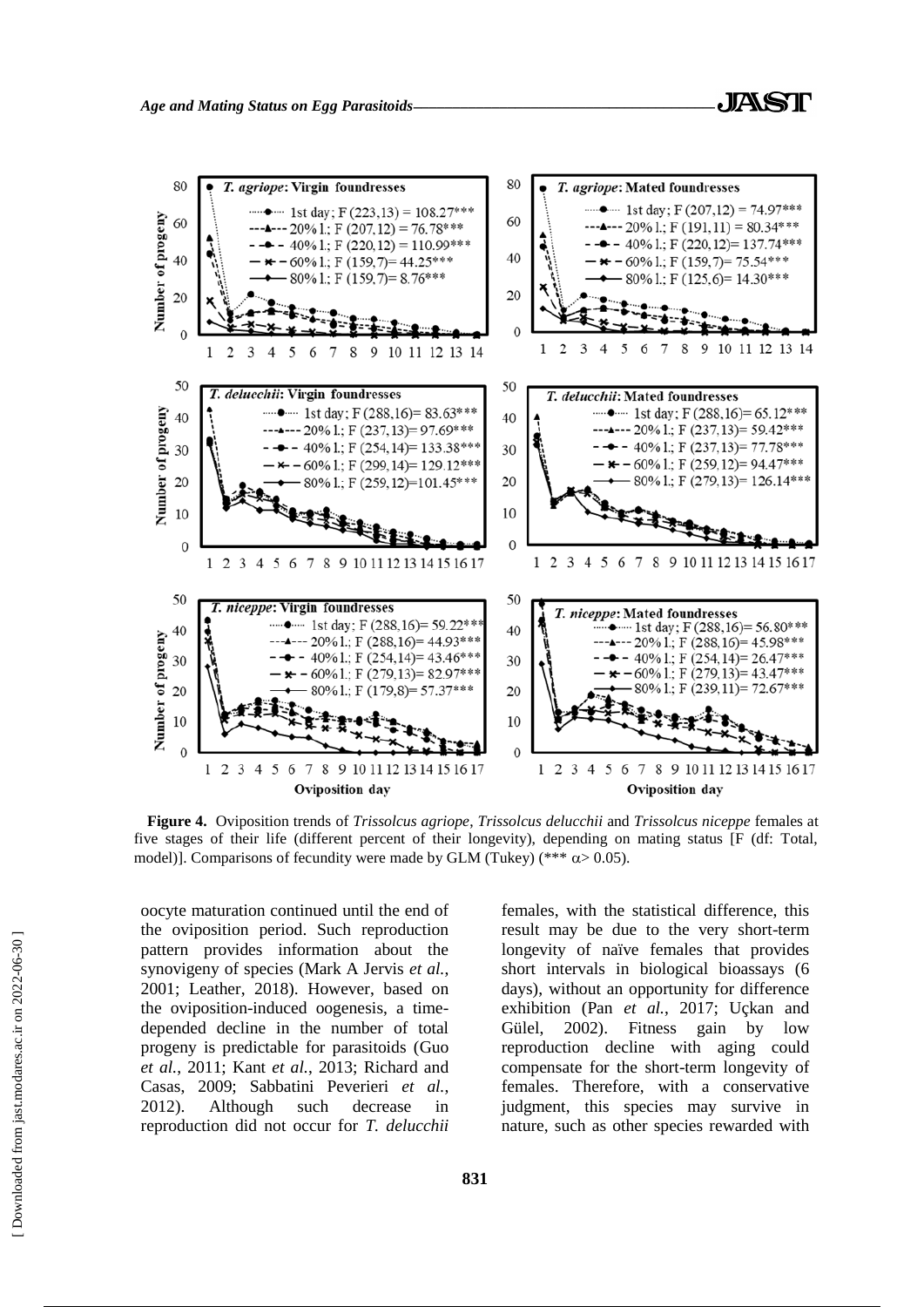

reverse prosperities (Boivin, 2010; Roitberg *et al.*, 2001). Moreover, this study revealed that mated foundresses produced more total progeny than virgin foundresses at any given age. If total progeny production was produced by virgin wasps (Mills and Kuhlmann, 2000), mating may trigger oocyte maturation or even oogenesis in female wasps. This increase, however, was not observed for low aged females, and this triggering effect was demonstrated in longterm experiments. Such mating-triggered reproduction was revealed for other parasitoids (James, 1988; Kasamatsu and Abe, 2015; Navasero and Elzen, 1992; Ridley, 1988), although for some species it was not a determined effect of mating on the reproduction of females. In such studies, only a limited duration of the female life span was examined (Silva *et al.*, 2018; Sousa and Spence, 2000; Túler *et al.*, 2017). Certainly, for any physiological operation in the insect body such as oogenesis and oocyte maturation, many inducers and enzymatic pathways will be activated that are speciesspecific (Leather, 2018). Although no information is available regarding all pathways induced by female mating leading to more reproduction, differential expression analysis between virgin and mated spermathecae suggest that antioxidant function is enhanced in mated females (Gotoh *et al.*, 2017). Moreover, mating can even challenge a female's immune system, as mating (up) down-regulates female immune responses and life span (Oku *et al.*, 2019; Reumer *et al.*, 2014). Applied experiments such as this study could provide information on increasing reproduction in mated females (Jia and Liu, 2018; Kant *et al.*, 2013; Pan *et al.*, 2017); therefore, the mentioned spermathecal antioxidant function may depend on enhanced oogenesis or oocyte maturation in mated females. It has been described that female aging causes a decline in progeny production. From a physiological viewpoint, two hormones i.e. ecdyson and juvenile hormone, are essential for oogenesis and oocyte maturation, though their concentrations decline as age increases.

Therefore, a decrease in reproduction is predictable for female parasitoids (Leather, 2018). Low quality of oocytes may also affect low survival rate of progeny for highaged females. *Trissolcus delucchii* exhibited a lower survival rate for male progeny in biological bioassays of virgin mothers; therefore, the low offspring sex ratio for *T. delucchii* could be related to the lower survival rate of male progeny, due to their susceptibility (Herlin *et al.*, 2019). Moreover, total sex ratio may be similar or increase obviously with increases in female age, meaning that the number of female progeny developed from fertilized eggs may decline (Abe, 2019). In regards to the oncemating strategy of the examined species, females received a given number of male gametes, which presumably were stored in spermatheca, which comprises spermathecal reservoir and a (pair) of spermathecal glands (Pascini and Martins, 2017). Produce back to Secretions that nourish the sperm in spermathecal reservoir may Secretions throughout the life span of the females (Alves *et al.*, 2015; Leather, 2018; Orr and Brennan, 2015; Pascini and Martins, 2017). Recent studies have revealed the importance of the nourishing role of semen liquid produced by male accessory glands and transferred with spermatozoids to the spermathecal reservoir of females (Gotoh and Furukawa, 2018; Liberti *et al.*, 2018). Therefore, limited mating joined with female aging could lead to sperm death in the spermatheca and a low number of female progeny. Moreover, another assumption should consider gamete maintenance, such that aged females use a low number of male gametes to fertilize their eggs (Baer *et al.*, 2016).

In conclusion, the current results revealed the long-term effects of mating on progeny production of female parasitoids, although host deprivation leading to female parasitoid aging could down-regulate progeny production. On the survival of male gametes in the female spermatheca, the offspring sex ratio declined with increases in female aging; therefore, female parasitoids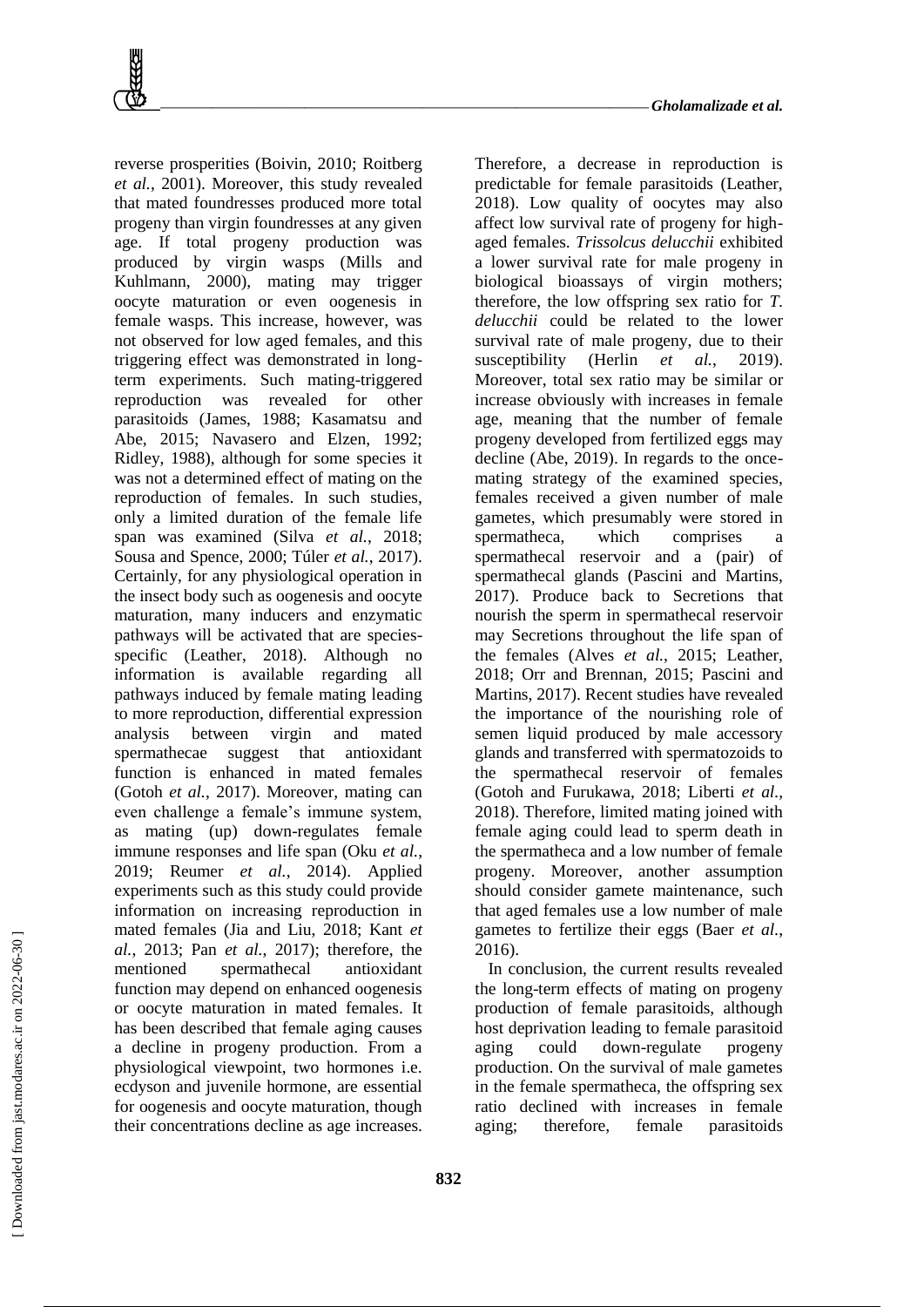exhibited species-specific performances under host deprivation conditions. Moreover, if the foraging of female parasitoids stopped, depending on dynamic ecological conditions, species-specific optimal performance of the studied parasitoids would be attained before 60, 80 and 100% of the life span of naïve mated foundresses of, respectively, *T. agriope*, *T. niceppe* and *T. delucchii*. The results also provide information about the suitable female age for mass rearing and mass release programs, whether in inundation method or for determination of inoculation rhythms of the three parasitoid species.

### **REFERENCES**

- 1. Abe, J. 2019. Sperm-Limited Males Continue to Mate, but Females Cannot Detect the Male State in a Parasitoid Wasp. *Behav. Ecol. Sociobiol.,* **73:** 52.
- 2. Alves, T. J. S., Silva-Torres, C. S. A., Wanderley-Teixeira, V., Teixeira, Á. A. C., Torres, J. B., Lima, T. A. and Ramalho, F. S. 2015. Behavioral Studies of the Parasitoid *Bracon vulgaris* Ashmead (Hymenoptera: Braconidae). *J. Insect Behav.,* **28:** 604-617.
- 3. Asplen, M. K. and Byrne, D. N. 2006. Quantification and Ultrastructure of Oosorption in *Eretmocerus eremicus* (Hymenoptera: Aphelinidae). *J. Morphol.,*  **267:** 1066-1074.
- 4. Baer, B., Collins, J., Maalaps, K. and den Boer, S. P. A. 2016. Sperm Use Economy of Honeybee (*Apis mellifera*) Queens. *Ecol. Evol.,* **6:** 2877-2885.
- 5. Bannerman, J. A., Gillespie, D. R. and Roitberg, B. D. 2011. The Impacts of Extreme and Fluctuating Temperatures on Trait-Mediated Indirect Aphid–Parasitoid Interactions. *Ecol. Entomol.,* **36:** 490-498.
- 6. Boivin, G. 2010. Phenotypic Plasticity and Fitness in Egg Parasitoids. *Neotrop. Entomol.,* **39:** 457-463.
- 7. Chidawanyika, F., Mudavanhu, P. and Nyamukondiwa, C. 2019. Global Climate Change as a Driver of Bottom-up and Top-Down Factors in Agricultural Landscapes and the Fate of Host-Parasitoid Interactions. *Front. Ecol. Evol.,* **7:** 1-13.
- 8. Chirault, M., Bressac, C., Goubault, M. and Lécureuil, C. 2019. Sperm Limitation Affects Sex Allocation in a Parasitoid Wasp *Nasonia vitripennis*. *Insect Sci.,* **26:** 853- 862.
- 9. Fischbein, D., Lantschner, M. V. and Corley, J. C. 2019. Modelling the Distribution of Forest Pest Natural Enemies across Invaded Areas: Towards Understanding the Influence of Climate on Parasitoid Establishment Success. *Biol. Control,* **132:** 177-188.
- 10. Gaudon, J. M., Allison, J. D. and Smith, S. M. 2018. Factors Influencing the Dispersal of a Native Parasitoid, Phasgonophora sulcata, Attacking the Emerald Ash Borer: Implications for Biological Control. *BioControl,* **63:** 751-761.
- 11. Gotoh, A. and Furukawa, K. 2018. Journey of Sperms from Production by Males to Storage by Queens in *Crematogaster osakensis* (Hymenoptera: Formicidae). *J. Insect Physiol.,* **105:** 95-101.
- 12. Gotoh, A., Shigenobu, S., Yamaguchi, K., Kobayashi, S., Ito, F. and Tsuji, K. 2017. Transcriptome Profiling of the Spermatheca Identifies Genes Potentially Involved in the Long-Term Sperm Storage of Ant Queens. *Sci. Rep.,* **7:** 5972.
- 13. Guo, J. -Y., Dong, S. -Z., Ye, G. -Y., Li, K., Zhu, J. -Y., Fang, Q. and Hu, C. 2011. Oosorption in the Endoparasitoid, *Pteromalus puparum*. *J. Insect Sci.,* **11:** 1- 11.
- 14. Harpur, B. A., Sobhani, M. and Zayed, A. 2013. A Review of the Consequences of Complementary Sex Determination and Diploid Male Production on Mating Failures in the Hymenoptera. *Entomol. Exp. Appl.,*  **146:**156-164.
- 15. Heimpel, G. E. and de Boer, J. G. 2008. Sex Determination in the Hymenoptera. *Annu. Rev. Entomol.,* **53:** 209-230.
- 16. Henri, D. C., Seager, D., Weller, T. and van Veen, F. J. F. 2012. Potential for Climate Effects on the Size-Structure of Host-Parasitoid Indirect Interaction Networks. *Philos. Trans. R. Soc. Lond. B Biol. Sci.,*  **367:** 3018-3024.
- 17. Herlin, W., Yoshimura, H. and Yamada, Y. Y. 2019. Large Mothers Produce Progeny with High Survival Rates during the Immature Stage and Large Sizes at Adulthood in a Parasitoid Species. *Sci. Nat.,*  **106(52)**.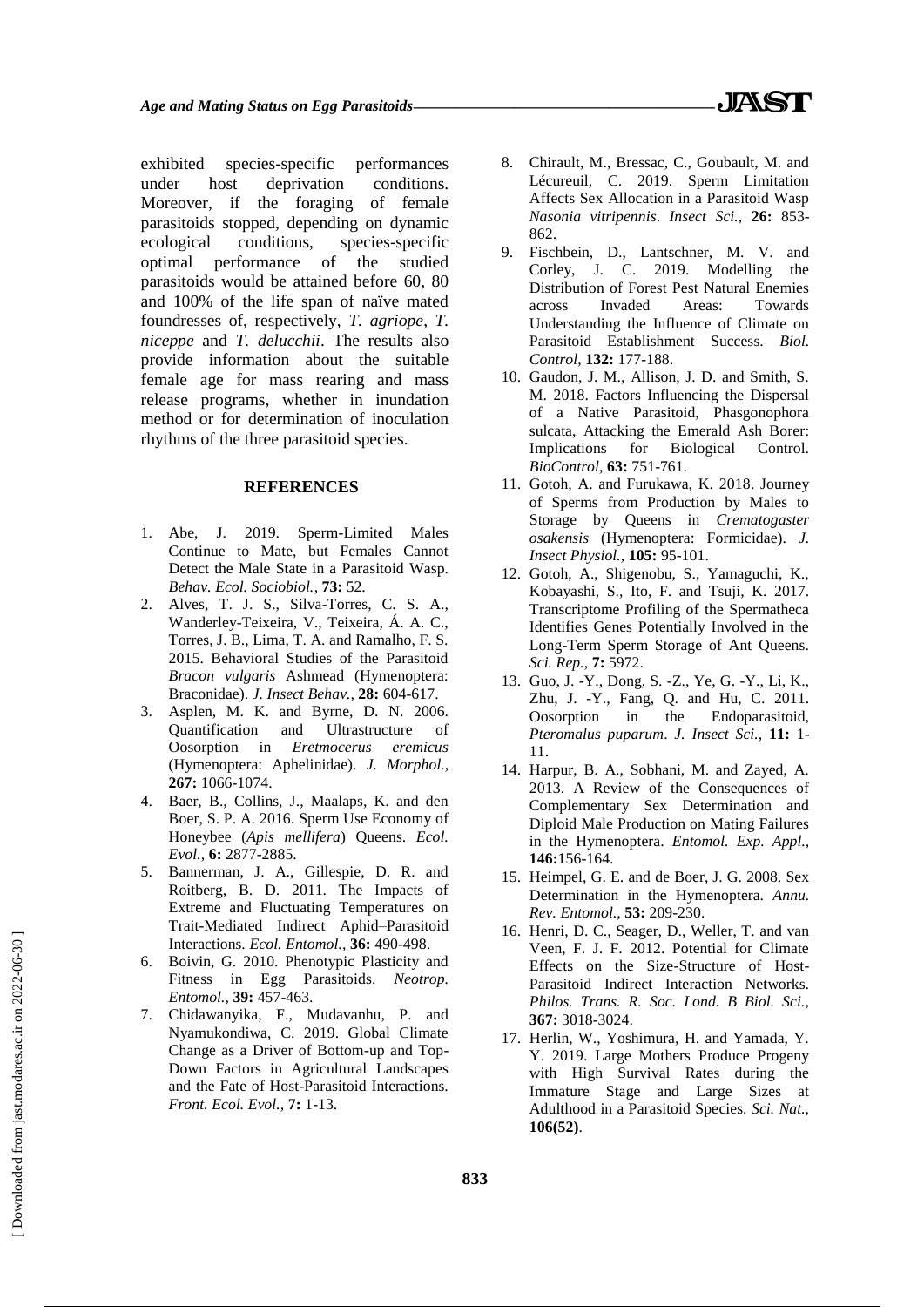- 18. Hilker, M. and Fatouros, N. E. 2015. Plant Responses to Insect Egg Deposition. *Annu. Rev. Entomol.,* **60:** null.
- 19. Irvin, N. A. and Hoddle, M. S. 2009. Egg Maturation, Oosorption, and Wing Wear in *Gonatocerus ashmeadi* (Hymenoptera: Mymaridae), an Egg Parasitoid of the Glassy-Winged Sharpshooter, *Homalodisca vitripennis* (Hemiptera: Cicadellidae). *Biol. Control,* **48:** 125-132.
- 20. James, D. G. 1988. Fecundity, Longevity and Overwintering of *Trissolcus biproruli* Girult (Hymenoptera: Scelionidae) a Parasitoid of *Biprorulus bibax* Breddin (Hemiptera: Pentatomidae). *Aust. J. Entomol.,* **27:** 297-301.
- 21. Jervis, M. A., Ellers, J. and Harvey, J. A. 2008. Resource Acquisition, Allocation, and Utilization in Parasitoid Reproductive Strategies. *Annu. Rev. Entomol.,* **53:** 361- 385.
- 22. Jervis, M. A., Heimpel, G. E., Ferns, P. N., Harvey, J. A. and Kidd, N. A. 2001. Life-History Strategies in Parasitoid Wasps: A Comparative Analysis of 'Ovigeny'. *J. Anim. Ecol.,* **70:** 442-458.
- 23. Jia, Y. -J. and Liu, T. -X. 2018. Dynamic Host-Feeding and Oviposition Behavior of an Aphid Parasitoid *Aphelinus asychis*. *BioControl,* **63:** 533-542.
- 24. Kant, R., Minor, M., Sandanayaka, M. and Trewick, S. 2013. Effects of Mating and Oviposition Delay on Parasitism Rate and Sex Allocation Behaviour of *Diaeretiella rapae* (Hymenoptera: Aphidiidae). *Biol. Control,* **65:** 265-270.
- 25. Kasamatsu, E. and Abe, J. 2015. Influence of Body Size on Fecundity and Sperm Management in the Parasitoid Wasp *Anisopteromalus calandrae*. *Physiol. Entomol.,* **40:** 223-231.
- 26. Leather, S. R. 2018, Factors Affecting Fecundity, Fertility, Oviposition, and Larviposition in Insects. In: *Insect Reproduction*, Eds: Leather, S. R. and Hardie, J., CRC Press, Boca Raton, 1995, pp. 143–174.
- 27. Li, S. Y., Sirois, G., Lee, D. L., Maurice, C. and Henderson, D. E. 1993. Effects of Female Mating Status and Age on Fecundity, Longevity and Sex Ratio in *Trichogramma minutum* (Hymenoptera: Trichogrammatidae). *J. Entomol. Soc. B. C.,*  **90:** 61-66.
- 28. Liberti, J., Baer, B. and Boomsma, J. J. 2018. Rival Seminal Fluid Induces Enhanced Sperm Motility in a Polyandrous Ant. *BMC Evol. Biol.,* **18(28):** 1-12
- 29. Loch, A. D. and Walter, G. H. 2002. Mating Behavior of *Trissolcus basalis* (Wollaston) (Hymenoptera: Scelionidae): Potential for Outbreeding in a Predominantly Inbreeding Species. *J. Insect Behav.,* **15:** 13-23.
- 30. Louâpre, P., Le Lann, C. and Hance, T. 2019. When Parasitoids Deal with the Spatial Distribution of Their Hosts: Consequences for Both Partners. *Insect Sci.*  **26,** 923-931.
- 31. Martel, V., Shuker, D. M., Boulton, R. A., Damiens, D. and Boivin, G. 2016. Sex Allocation and the Evolution of Insemination Capacity under Local Mate Competition. *Entomol. Exp. Appl.,* **159:** 230- 242.
- 32. Mills, N. J. and Kuhlmann, U. 2000. The Relationship between Egg Load and Fecundity among Trichogramma Parasitoids. *Ecol. Entomol.,* **25:** 315-324.
- 33. Mohammadpour, M., Ziaaddini, M., Jalali, M. A., Hashemirad, H. and Mohammadi-Khoramabadi, A. 2016. Egg Parasitoids of the Pistachio Green Stink Bug, *Brachynema germari* (Hemiptera: Pentatomidae) in Kerman Province, Iran. *Zool. Ecol.,* **26:** 28- 34.
- 34. Navasero, R. and Elzen, G. 1992. Influence of Maternal Age and Host Deprivation on Egg Production and Parasitization by *Microplitis croceipes* (Hym.: Braconidae). *Entomophaga,* **37:** 37-44.
- 35. Oku, K., Price, T. and Wedell, N. 2019. Does Mating Negatively Affect Female Immune Defences in Insects? *Anim. Biol.,*  **69:** 117-136.
- 36. Orr, T. J. and Brennan, P. L. R. 2015. Sperm Storage: Distinguishing Selective Processes and Evaluating Criteria. *Trends Ecol. Evol.,*  **30:** 261-272.
- 37. Pan, M.-Z., Wang, L., Zhang, C.-Y., Zhang, L. -X. and Liu, T. -X. 2017. The Influence of Feeding and Host Deprivation on Egg Load and Reproduction of an Aphid Parasitoid, *Aphidius gifuensis* (Hymenoptera: Braconidae). *Appl. Entomol. Zool.,* **52:** 255-263.
- 38. Pascini, T. V. and Martins, G. F. 2017. The Insect Spermatheca: An Overview. *Zoology,*  **121:** 56-71.

 [\[ Downloaded from jast.modares.ac.ir on 2](https://jast.modares.ac.ir/article-23-42490-en.html)022-06-30 ] Downloaded from jast.modares.ac.ir on 2022-06-30]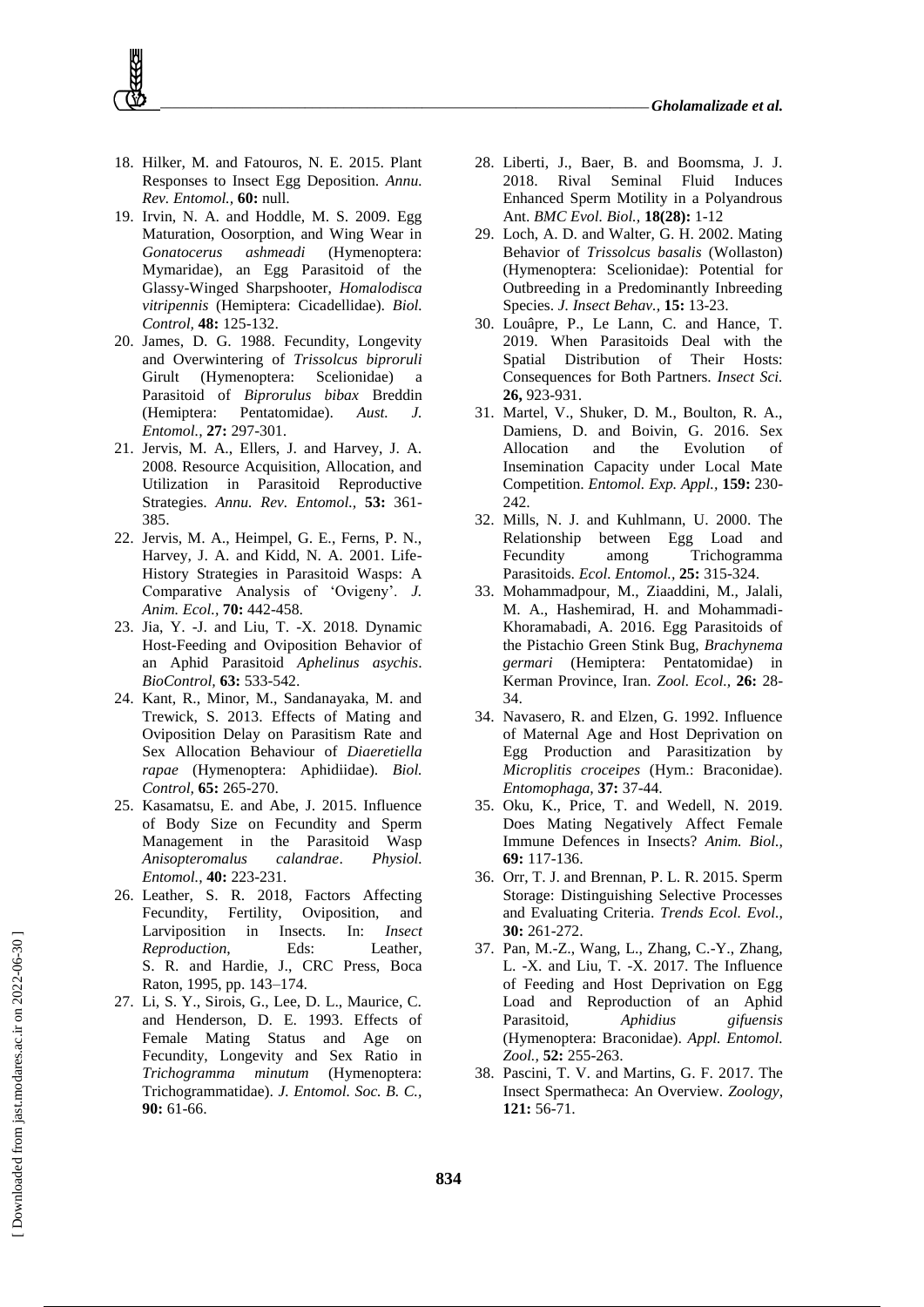- 39. Pourkhatoon, S., Ziaaddini, M., Alizadeh, A., Amin Jalali, M. and Ebrahimi, M. 2016. Biological Characteristic of *Brachynema germari* (Hemiptera: Pentatomidae): Comparative Study of Composite and Natural Diet. *J. Econ. Entomol.,* **109:** 1273– 1282.
- 40. Price, P. W., Denno, R. F., Eubanks, M. D., Finke, D. L. and Kaplan, I. 2011. *Insect Ecology: Behavior, Populations and Communities*: Cambridge University Press.
- 41. Quinn, N. F., Talamas, E. J., Acebes-Doria, A. L., Leskey, T. C. and Bergh, J. C. 2018. Vertical Sampling in Tree Canopies for *Halyomorpha halys* (Hemiptera: Pentatomidae) Life Stages and its Egg Parasitoid, *Trissolcus japonicus*  (Hymenoptera: Scelionidae). *Environ. Entomol.,* **48:** 173-180.
- 42. Reumer, B. M., van Alphen, J. J. M. and Kraaijeveld, K. 2014. Reduced Sexual Functionality of PI-Wolbachia-Infected Females of *Tetrastichus coeruleus*. *Entomol. Exp. Appl.,* **153:** 47-54.
- 43. Richard, R. and Casas, J. 2009. Stochasticity and Controllability of Nutrient Sources in Foraging: Host-Feeding and Egg Resorption in Parasitoids. *Ecol. Monogr.,* **79:** 465-483.
- 44. Ridley, M. 1988. Mating Frequency and Fecundity in Insects. *Biol. Rev.,* **63:** 509- 549.
- 45. Roitberg, B. D., Boivin, G. and Vet, L. E. M. 2001. Fitness, Parasitoids, and Biological Control: An Opinion. *Can. Entomol.,* **133:** 429-438.
- 46. Romo, C. M. and Tylianakis, J. M. 2013. Elevated Temperature and Drought Interact to Reduce Parasitoid Effectiveness in Suppressing Hosts. *PLoS ONE,* **8:** e58136.
- 47. Sabbatini Peverieri, G., Furlan, P., Simoni, S., Strong, W. B. and Roversi, P. F. 2012. Laboratory Evaluation of *Gryon pennsylvanicum* (Ashmead) (Hymenoptera, Platygastridae) as a Biological Control Agent of *Leptoglossus occidentalis* Heidemann (Heteroptera, Coreidae). *Biol. Control,* **61:** 104-111.
- 48. Schwartz, A. and Gerling, D. 1974. Adult Biology of *Telenomus remus* [Hymenoptera: Scelionidae] under Laboratory Conditions. *Entomophaga,* **19:** 483-492.
- 49. Shera, P. S. and Karmakar, P. 2018. Effect of Mating Combinations on the Host Parasitisation and Sex Allocation in Solitary Endoparasitoid, *Aenasius arizonensis*

(Hymenoptera: Encyrtidae). *Biocontrol Sci. Technol.,* **28:** 49-61.

- 50. Silva, G. V., BUENO, A. d. F., Neves, P. M. O. J. and Favetti, B. M. 2018. Biological Characteristics and Parasitism Capacity of *Telenomus podisi* (Hymenoptera: Platygastridae) on eggs of *Euschistus heros* (Hemiptera: Pentatomidae). *Embrapa Soja-Artigo em Periódico Indexado (ALICE),* **10:** 210-220.
- 51. Sousa, J. M. and Spence, J. R. 2000. Effects of Mating Status and Parasitoid Density on Superparasitism and Offspring Fitness in *Tiphodytes gerriphagus* (Hymenoptera: Scelionidae). *Ann. Entomol. Soc. Am.,* **93:**  548-553.
- 52. Tillman, P. G. 2019. Density and Egg Parasitism of Stink Bugs (Hemiptera: Pentatomidae) in Mimosa. *Fla. Entomol.,*  **102:** 227-230, 224.
- 53. Túler, A. C., Silva-Torres, C. S. A., Torres, J. B., Moraes, R. B. and Rodrigues, A. R. S. 2017. Mating System, Age, and Reproductive Performance in *Tenuisvalvae notata*, a Long-Lived Ladybird Beetle. *Bull. Entomol. Res.* **108:** 616-624.
- 54. Uçkan, F. and Gülel, A. 2002. Age-Related Fecundity and Sex Ratio Variation in *Apanteles galleriae* (Hym., Braconidae) and Host Effect on Fecundity and Sex Ratio of Its Hyperparasitoid *Dibrachys boarmiae* (Hym., Pteromalidae). *J. Appl. Entomol.,*  **126:** 534-537.
- 55. Vinson, S. B. 2010. Nutritional Ecology of Insect Egg Parasitoids in Agroecosystems with Emphasis on Trichogramma. Springer, PP. 25-55.
- 56. Waage, J. K. 1982. Sib-Mating and Sex Ratio Strategies in Scelionid Wasps. *Ecol. Entomol.,* **7:** 103-112.
- 57. Wajnberg, E., Bernstein, C. and van Alphen, J. 2008. *Behavioural Ecology of Insect Parasitoids: From Theoretical Approaches to Field Applications*. ISBN: 9781405163477, John Wiley and Sons, 464 PP.
- 58. Wajnberg, E. and Colazza, S. 2013. *Chemical Ecology of Insect Parasitoids*. ISBN: 9781118409527, John Wiley and Sons, 328 PP.
- 59. Wajnberg, E., Roitberg, B. D. and Boivin, G. 2016. Using Optimality Models to Improve the Efficacy of Parasitoids in Biological Control Programmes. *Entomol. Exp. Appl.,* **158:** 2-16.